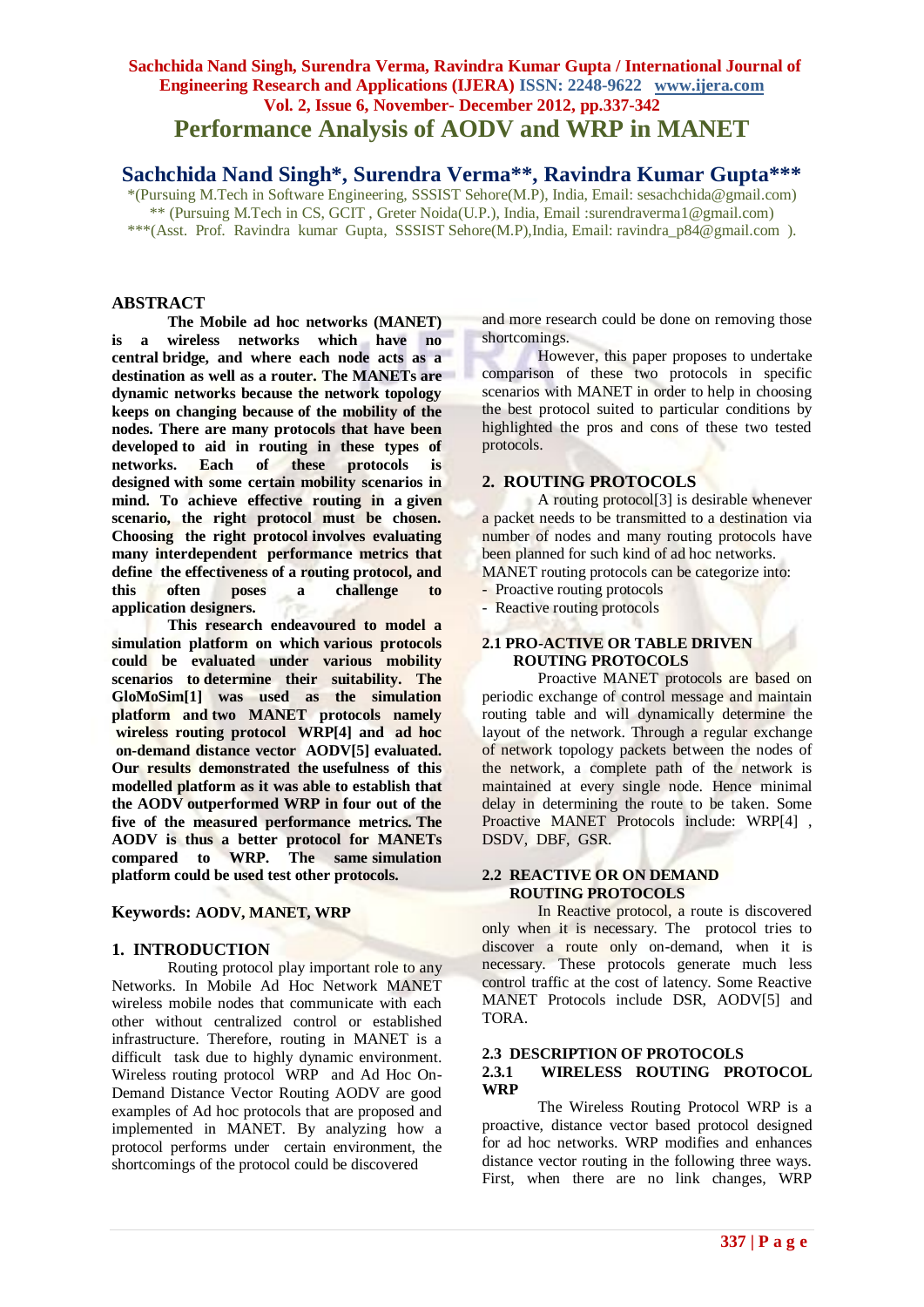periodically exchanges a simple HELLO packet rather than exchanging the whole route table. If topology changes are perceived, only the "pathvector tuples contain the destination, distance, and the predecessor (second-to-last-hop) node ID. Second, to improve reliability in delivering update messages, every neighbor is required to send acknowledgments for update packets received. Retransmissions take place if no positive acknowledgements are received within the timeout period. Third, the predecessor node ID information allows the protocol to recursively calculate the entire path from source to destination.

# **2.3.2 ON DEMAND DISTANCE VECTOR ROUTING PROTOCOL AODV**

AODV is a simple, efficient, and effective routing protocol for Mobile Ad-hoc Net-works which do not have fixed topology. AODV is a distributed algorithm using distance vector distributed algorithm using algorithms, such as the Bellman Ford algorithm. Routes are created on Demand but maintained in tables. only the routing information for the routes which is currently in use is maintained in tables. To find a path from source to the destination, the source broadcasts a route request packet. The neighbors in turn broadcast the packet to their neighbors till it reaches an intermediate node that has recent route information about the destination or till it reaches the destination. A node discards a route request packet that it has already visited.

When a node forwards a route request packet to its neighbors, it also records in its tables the node from which the first copy of the request came. This information is used to construct the reverse path for the route reply packet. AODV uses symmetric links because the route reply packet follows the reverse path of route request packet. As the route reply packet traverses back to the source, the nodes along the path enter the forward route into their tables.

Since source moves in MANET then it can reinitiate route discovery to the destination. If one of the intermediate Routing Protocols for MANET nodes move then the moved nodes neighbor realizes the link failure and sends a link failure notification to its upstream neighbors and so on till it reaches the source upon which the source can reinitiate route discovery if needed.

# **3**. **SIMULATION ENVIRONMENT**

All simulations have been carried out using the GloMoSim 2.03[1] simulator programme under Windows platform.

GloMoSim is a scalable simulation environment for wired and wireless network systems built using the PARSEC simulation environment. Currently it only supports protocols for a purely wireless network. The modules have been developed using VC++ programming language. It is also built in a layered approach; such as OSI layer network architecture. GloMoSim is designed as a set of library modules, each of which simulates a specific wireless communication protocol in the protocol stack. The library has been developed using PARSEC, a C-based parallel simulation language. New protocols and modules can be programmed and added to the library using this language. GloMoSim"s source and binary code can be downloaded only by academic institutions for research purposes. Commercial users must use QualNet, the commercial version of GloMoSim.

Our simulation considered a network of 35 wireless nodes placed randomly within a 1500 x 1500 m<sup>2</sup> area and transmission range of each node is 250 meters. CBR data sessions are chosen. Only a specified number of nodes out 35 will be engaged in data transfer which we specify as offered load. This is done to see the impact of varied load on various performance metrics. Five runs with different seeds have been conducted for each scenario and collected data is averaged over these runs. A summary of salient simulation parameters are given in Table 3.1.

| raoic r oimmanon r aramcters |                             |
|------------------------------|-----------------------------|
| <b>Parameter</b>             | <b>Value</b>                |
| <b>Simulation Time</b>       | 20 min(1200 sec)            |
| <b>Terrain Area</b>          | 1500x1500 m <sup>2</sup>    |
| Number of Nodes              | 35                          |
| Node<br>Placement            | Random                      |
| strategy                     |                             |
| Propagation Model            | Two-Ray Model               |
| <b>Mobility Model</b>        | RANDOM-WAYPOINT             |
| Radio Type                   | <b>Noise</b><br>Accumulated |
|                              | Model                       |
| Network Protocol             | <b>IP</b>                   |
| <b>MAC</b> Protocol          | <b>IEEE 802.11</b>          |
| <b>Routing Protocol</b>      | <b>AODV, WRP</b>            |
|                              |                             |

### **4. NETWORK SCENARIOS**

In the MANET, we have simulated the following 3 different scenario:

- Offered Load (number of source destination pairs)
- **-** Pause Time
- Node Speed

### **4.1 OFFERED LOAD (NUMBER OF SDPS)**

Offered load refers to the number of source destination pairs engaged in data transfer. i.e. if 7 SDPs amongst 35 nodes, 7 source nodes and 7 destination nodes (i.e. 14 nodes in total) will be engaged in data transfer. However, during this data transfer process, all of the 35 nodes (including the above 14 nodes) will operate in the background for providing necessary support (i.e. routing/forwarding) to the ongoing communication process in the network. In our simulation we considered 10 m/s as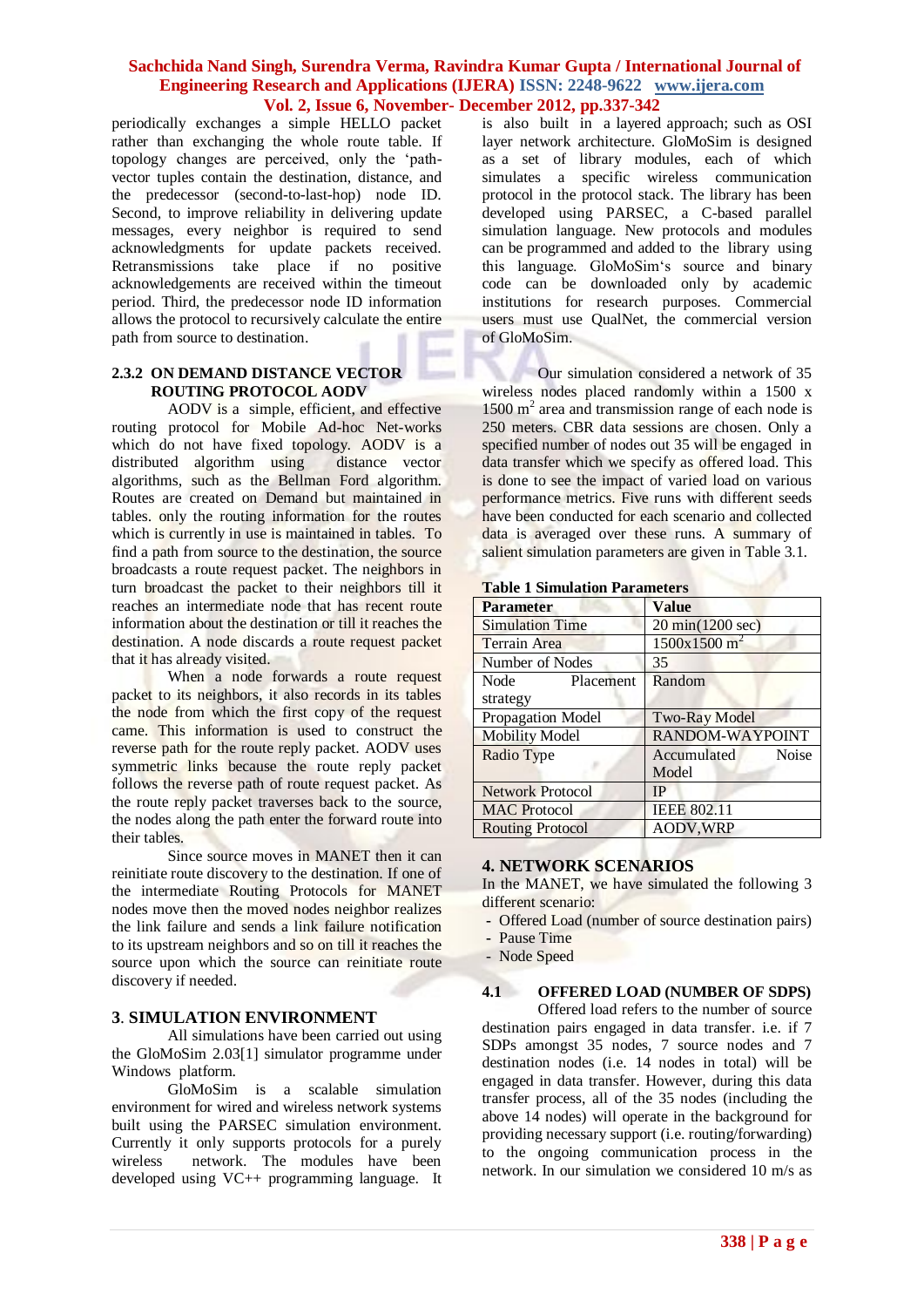an average speed and 0s pause time with offered load (i.e. number of SDPs) varied as 10,20,30,40 pairs.

### **4.2 PAUSE TIME**

Pause time refers to the rest time of the node. random waypoint mobility model RWMM[2] includes pause times between changes in direction and/or speed. A node begins by staying in one location for a certain period of time (i.e. a pause time). Once this time expires, the node chooses a random destination in the simulation area and a speed that is uniformly distributed between [MIN SPEED, MAX SPEED]. The node then travels towards the newly chosen destination at the selected speed. Upon arrival the node pauses for a specified time period before starting the process again. In our simulation, we considered 10 m/s as an average node speed, 10 SDPs as offered load, random waypoint as mobility model and 0,300,600,900,1200 seconds as pause time. Where, 0s pause time represent the continuous node mobility and 1200s pause time represents static network environment.

#### **4.3 NODE SPEED**

Node speed refers to the average speed with which nodes move in the simulation area. We have used random waypoint mobility model .In RWMM, nodes move at a speed uniformly distributed in [MIN SPEED, MAX SPEED]. In our simulation, we have considered 10 SDPs for data transfer and average node speeds considered are 10,20,30,40,50 m/s. Each node begins the simulation by moving towards a randomly chosen destination. Whenever a node chooses a destination, it rests for a pause time. It then chooses a new destination and moves towards the same. This process is repeated until the end of the simulation time.

# **5. PERFORMANCE METRICS**

The following performance metrics were compared:

- Mean end-to-end packet latency, defined as the time elapsed from the moment a packet leaves the source to the time the packet is received at the destination.
- Packet delivery ratio (PDR), the total number of packets delivered to the destination to the total number of data packets generated.
- Throughput, the number of packets delivered per unit time.

#### **6.SIMULATION RESULTS**

For the simulation, we will take constant bit rate (CBR) traffic into consideration.

### **6.1 OFFERED LOAD (NUMBER OF SOURCE DESTINATION PAIRS) SCENARIO 6.1.1 PACKET DELIVERY RATIO**



### Fig. 1 *PDR versus Offer Load(CBR Traffic)*

Fig..1 shows the impact of offered load (i.e. number of source destination pairs) on the packet delivery ratio in a network of 35 nodes randomly placed with 0s pause time. The results show that for reactive protocols AODV and Proactive protocol WRP, the delivery ratio degrades and then raise and then again degrades with increase in load. The AODV, having a delivery ratio of more than 90% at load of 7 SDPs and the same 90% at load of 35 SDPs. While proactive protocol WRP having the least delivery ratio between the two protocols there is a slight decrease in the delivery ratio with load. It has a delivery ratio of 25% at a load of 7 SDPs which decrease to less than 17% at a load of 35 SDPs.

### **6.1.2 . THROUGHPUT 6.1.3**



FIG 2 T*hroughput versus Offer Load(CBR traffic)*

Fig.2 shows the impact of offered load on the Throughput in a network of 35 nodes randomly placed with 0s pause time. The results show that for reactive protocols AODV and Proactive protocol WRP, the delivery ratio degrades and raise and then again degrades with increase in load. The AODV, having a Throughput of more than 90% at load of 7 SDPs and the same 90% at load of 35 SDPs. While proactive protocol WRP having the least Throughput between the two protocols there is a slight decrease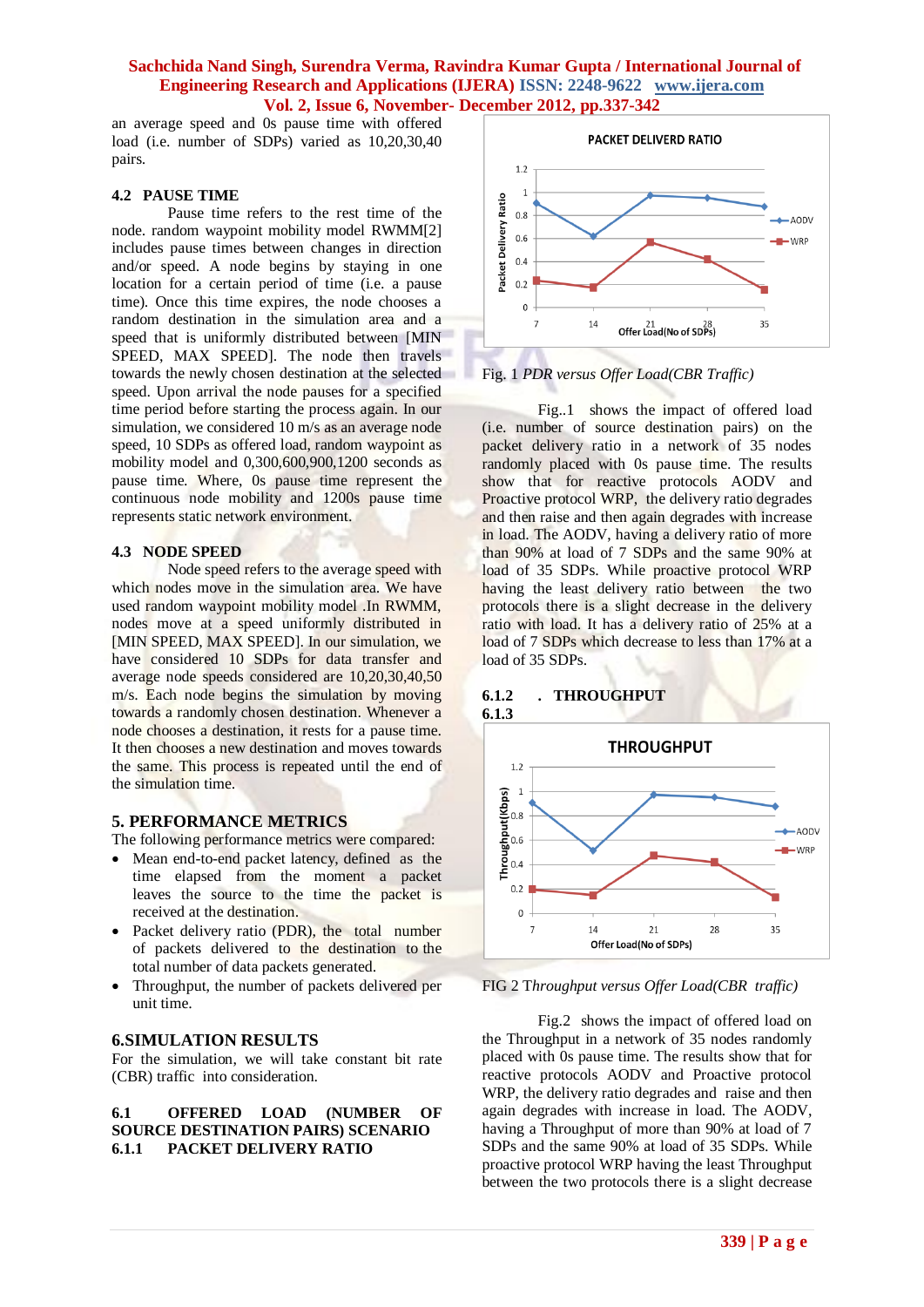in the delivery ratio with load. It has a Throughput of 20% at a load of 7 SDPs which decrease to less than 15% at a Throughput of 35 SDPs.

# **6.1.3. AVERAGE END TO END DELAY**



Fig.3 *Average end to end delay versus Offer Load(CBR Traffic)*

Fig. 3 shows the impact of offered load on the Average end to end delay in a network of 35 nodes randomly placed with 0s pause time. The results show that for reactive protocols AODV and Proactive protocol WRP, For AODV, with increasing load , it can be seen that the end-to-end delay decreases and then increase with increasing load, the delivery ratio degrades and then raise and then again degrades with increase in load. For Proactive protocol WRP it is seen that average end to end delay slightly increase with increasing load.

#### **6.2. PAUSE TIME SCENARIO 6.2.1. PACKET DELIVERY RATIO**



Fig.4 *PDR versus pause Time(CBR Traffic)*

In Fig. 4 we observe the impact of pause time on packet delivery ratio for CBR Traffic. The results show that the packet delivery ratio is maximum when the pause time is equal to the simulation time (i.e. when the nodes in the network are static). The protocol AODV shows the best

performance with 98% packet delivery at 1200s pause time. The WRP protocol has lesser packet delivery ratio i.e. approximately 60% less delivery ratio than AODV.

# **6.2.2. THROUGHPUT**



Fig. 5 *Throughput versus Pause Time(CBR Traffic)*

In Fig. 5 we observe the impact of pause time on Throughput for CBR Traffic. For AODV protocol first Throughput decrease and then increase with increase with pause time, while for WRP protocol it will constant with pause time. The protocol AODV shows the best performance with 99% packet delivery at 1200s pause time. The WRP protocol has lesser Throughput i.e. approximately 90% less delivery ratio than AODV.

### **6.2.3. AVERAGE END TO END DELAY**



Fig.6 *Average end to end delay versus Pause Time(CBR Traffic)*

In Fig..6 we observe the impact of pause time on average end to end delay for CBR Traffic. After a certain pause time, it can be seen that the end-to-end delay decreases and then constant for AODV. This can be attributed to the fact that beyond 300 seconds, packets are either delivered quickly (due to longer lifetimes) or packets are timed out and dropped (due to higher network partitions).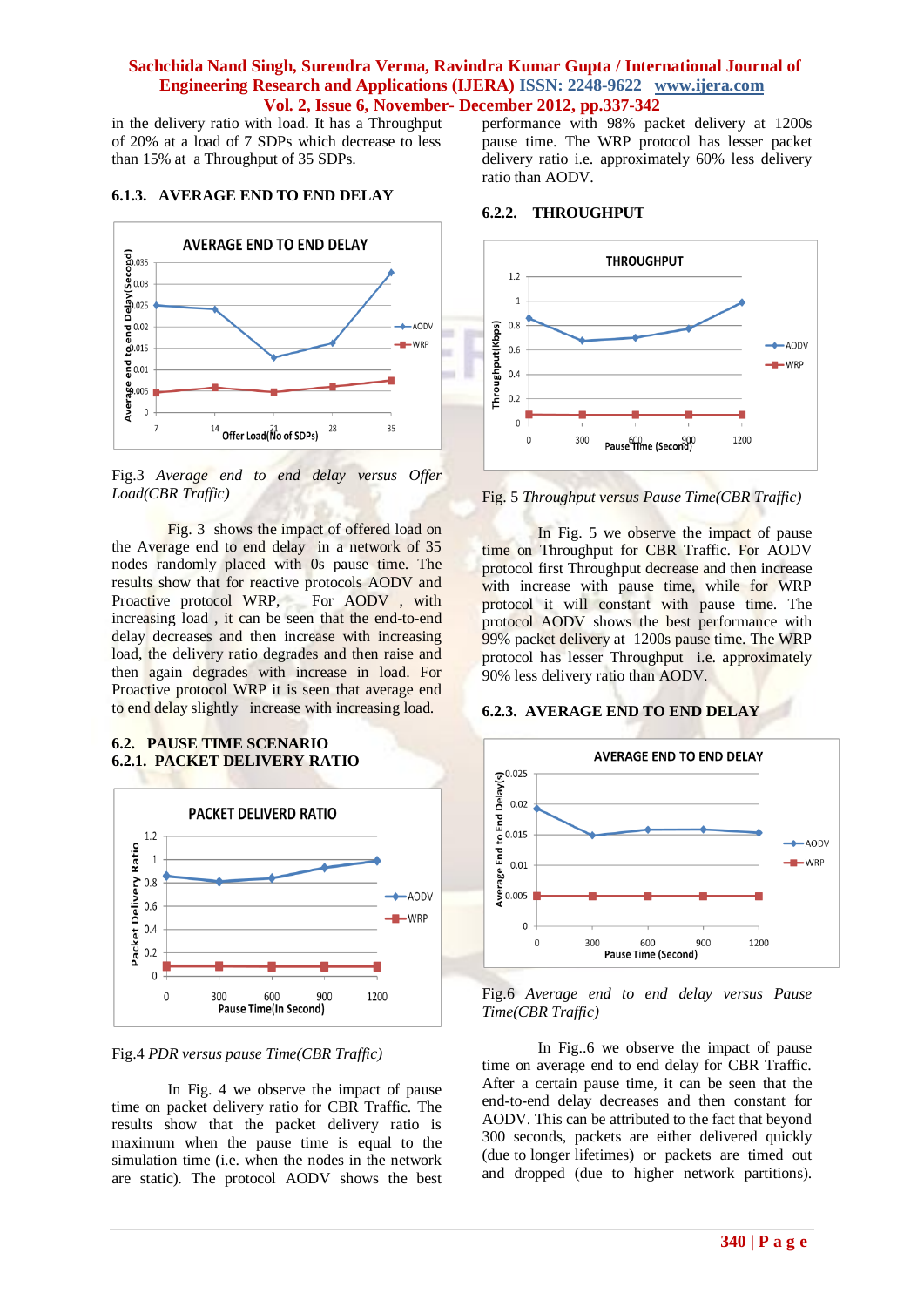The WRP protocol has constant end to end delay with increase pause time.

### **6.3. NODE SPEED SCENARIO 6.3.1. PACKET DELIVERY RATIO**



Fig.7 *PDR versus Node Speed(CBR Traffic)*

The Fig.7 shows the impact of changing the speed, with which nodes move in an ad hoc network, on the packet delivery ratio. Packet delivery ratio decreases with increase in average node speed in AODV, While packet delivery ratio increase in average node speed in WRP protocol. The packet delivery ratio for AODV is approximately 90% which remains almost same for all node speed. The WRP shows a increase of 30% in delivery ratio when the average node speed increases from 10 m/s to  $50 \text{ m/s}$ .

# **6.3.2. THROUGHPUT**



Fig.8 *Throughput versus Node Speed(CBR Traffic)*

The Fig 8 shows the impact of changing the speed, with which nodes move in an ad hoc network, on the Throughput. Throughput have constant with increase in average node speed in AODV, While Throughput increase constantly in average node speed at 30 m/s after it decrease slightly at 50 m/s in WRP protocol. The Throughput for AODV is approximately 90% which remains almost same for

all node speed. The WRP shows a increase of 20% in Throughput when the average node speed increases from 10 m/s to 50 m/s.

### **6.3.3. AVERAGE END TO END DELAY**



Fig.9 *Average end to end delay versus Node Speed (CBR Traffic)*

The Fig.9 shows the impact of changing the speed, with which nodes move in an ad hoc network. on average end to end delay. Average end to end delay of packet Packets first increase and then decrease rapidly with increase in average node speed in AODV, While packet delivery ratio remains constant with increase in average node speed in WRP protocol.

# **7. CONCLUSIONS AND FUTURE SCOPE**

The performance of both routing protocols evaluated by detailed simulation result. We used performance metrics are packet delivery ratio, throughput and average end to end delay. We have used three different scenario, offer Load, pause

Time and average node speed. In the terms of packet delivery ratio, throughput and end to end delay in pause time scenario AODV performs better than WRP . WRP exhibits the worst performance in terms of packet delivery ratio, throughput and routing message overhead.

From analysis we observed that packet loss is very less in case of AODV in comparison to WRP. So, we can conclude that if the MANET has to be setup for a small amount of time then AODV should be prefer due to low initial packet loss and WRP should not be prefer to setup a MANET for a small amount of time because initially there is packet loss is very high.

### **7.1 FUTURE SCOPE**

We can evaluate the performance for web server pages like the HTTP traffic, Multimedia traffic and other different real time scenario. We can comparison other routing protocols with using these scenarios.